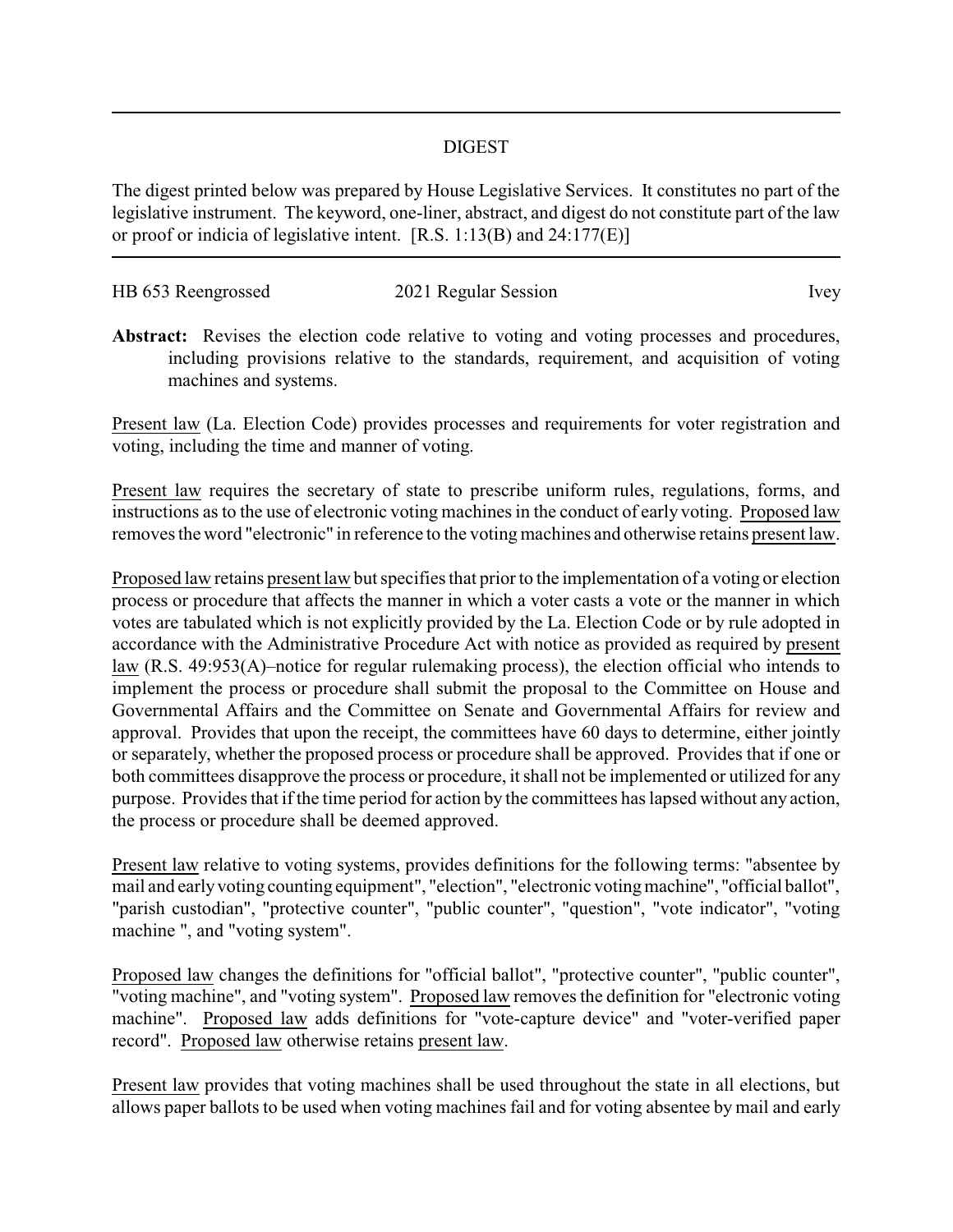voting.

Proposed law provides instead that voting machines shall be used throughout the state in all elections, but allows paper ballots to be used when voting machines fail for voting absentee by mail, for early voting, and for provisional ballots.

Present law authorizes the secretary of state to prescribe uniform rules and regulations with respect to matters pertaining to the procurement, preparation, and use of voting systems in the conduct of elections and the duties of each category of persons charged with responsibility for any matter relating to the voting systems. Requires the rules to be approved by the attorney general and distributed by the secretary of state to election officials.

Proposed law instead requires the secretary to promulgate rules and regulations through the Administrative Procedure Act and specifies that the rules and regulation shall also contain certification standards and requirements for voting systems. Further provides that instead of approval, the attorneyshall review the proposed rules and regulations for uniformity and compliance with the La. Election Code. Proposed law specifies that the rules and regulations for voting systems are required to include standards and requirements for usability, accessibility, durability, accuracy, efficiency, capacity, and auditability; requirements that voting machines not have the capability of being connected to the internet; requirements that the equipment used to program the ballots on the voting machines not have the capability of being connected to the internet; and requirements that the equipment used to perform software updates on the voting machines be different than the equipment used to program the ballot; requirement that software or firmware updates be loaded using a nonnetwork connection; requirement that access to ports on a voting machine be restricted and sealed during an election, except those used to activate the machine for voting or for repairs in the manner provided by present law (R.S. 18:533(C), (1313(D), or 1313.1); requirement for a voter-verified paper record produced by the voting machine; requirement that all seals used on a voting machine be tamper-proofed and serialized; and otherwise retains present law.

Present law provides that the secretary of state shall be responsible for all procurement, sales, and transfers of voting systems and system components and for all matters in connection therewith. Further authorizes the secretary of state to employ or appoint mechanics, experts, etc., as necessary relative thereto.

Proposed law provides instead that the secretary of state shall coordinate with the office of state procurement in the division of administration for all procurement, sales, and transfers of voting systems and system components and for all matters in connection with the issuance of competitive bids or requests for proposals in accordance with all applicable law.

Present law authorizes the secretary of state to examine any type or make of voting system or system component upon the request of a representative of the maker or supplier thereof and if the secretary of state determines that the voting system or system component complies with the requirements of present law he shall approve that voting system or system component for use in this state and issue his certificate of approval thereof.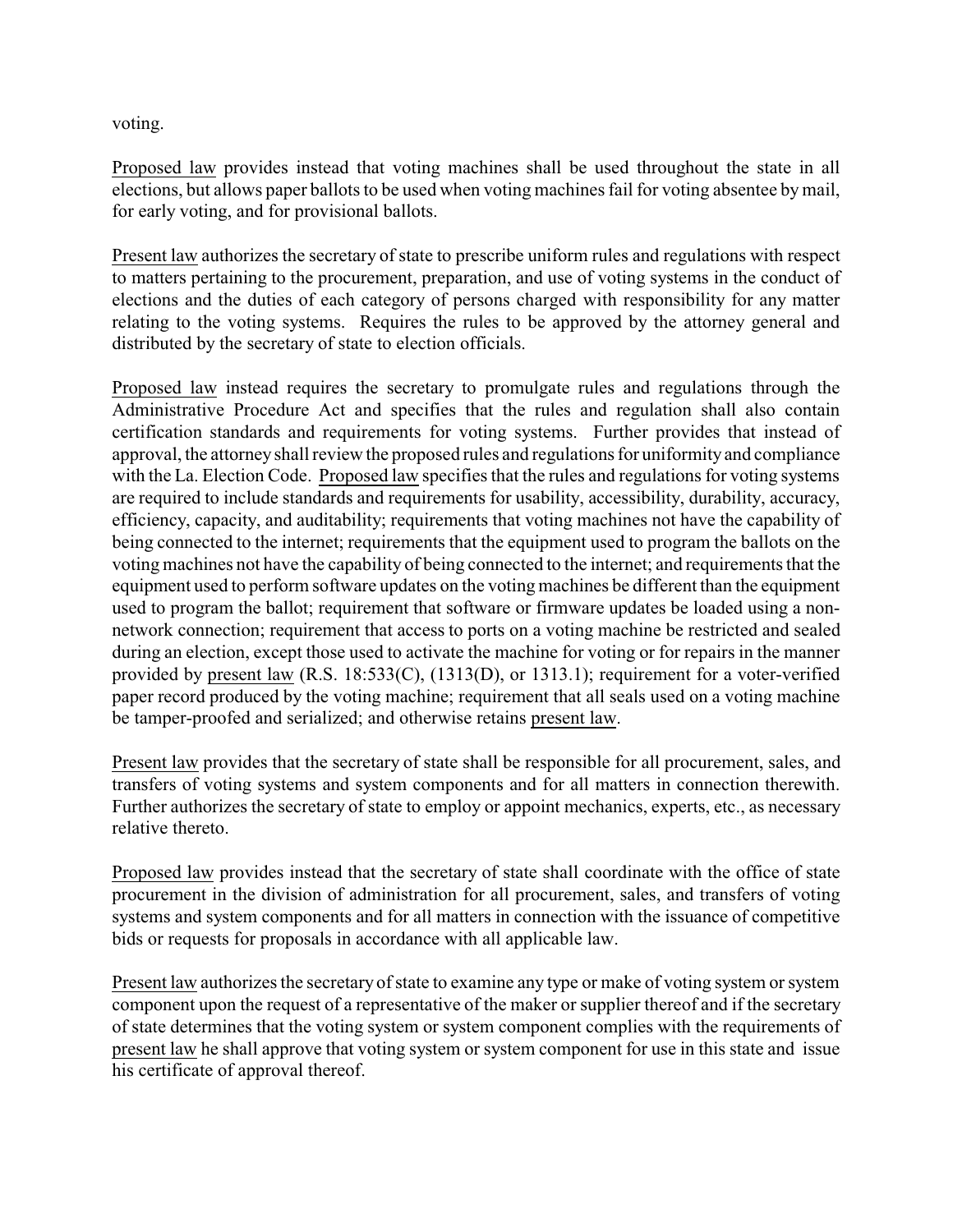Proposed law instead requires the secretary of state to examine any type or make of voting system or system component upon request and further requires such a system to comply with the requirements of present law and the standards promulgated pursuant to proposed law.

Present law authorizes the secretary of state to employ experts to assist him in making the examination and provides that the expenses of the services of such experts shall not exceed a total of \$500 to be paid prior to the examination by the person requesting examination of the voting system or system component. Requires those experts to sign the certificate of approval made by the secretary of state. Prohibits any voting system or system component from being used at any election which has not been so approved by the secretary of state.

Proposed law instead requires the secretaryof state to employ such experts as necessaryto assist him and increases the amount of such services from \$500 to \$5000 and otherwise retains present law.

Present law provides that all voting systems or system components used in this state shall be procured by the secretary of state, out of state funds appropriated for that purpose, on the basis of a competitive request for proposals process or public bids submitted to the secretary in accordance with specifications prepared by him. Provides that the specifications may require tests and examinations of the operation of the voting systems or system components, and the secretary, for that purpose, may employ experts to report thereon and charge the expense thereof to the responders or bidders. Specifies that advertisement and letting of contracts for the procurement of voting systems or system components shall be in accordance with the Louisiana Procurement Code. However, present law provides an exception to authorize the secretary of state to procure directly from the supplier, through the Dept. of State, voting systems or system components, parts, supplies, and other election paraphernalia and to contract with the manufacturer through the department for the maintenance of the voting systems or system components. Present law specifies that title to all voting machines purchased by the secretary of state shall vest in the state.

Proposed law provides instead that voting systems or system components used in this state shall be procured by the secretary of state in accordance with present law (La. Procurement Code). Proposed law further provides that if the system or components require testing or examination, the secretary shall appoint or employ experts to report thereon. Proposed law limits the exception allowing procurement directly from the supplier or manufacturer by removing the ability to directly procure voting systems or system components and allows such procurement only for parts, supplies, and other election paraphernalia and maintenance of voting systems and system components directly from the supplier or manufacturer. Proposed law otherwise retains present law.

Present law authorizes the secretary of state to utilize any procedure necessary to accommodate the use of paging direct record electronic voting machines for voting where possible, requires any such procedure to be approved by the attorney general. Requires the secretary of state to immediately notify, in writing, the presiding officers of the legislature and the standing committees of each house which have oversight over elections regarding the procedure to be utilized and the circumstances which caused the need for such procedure.

Proposed law repeals present law.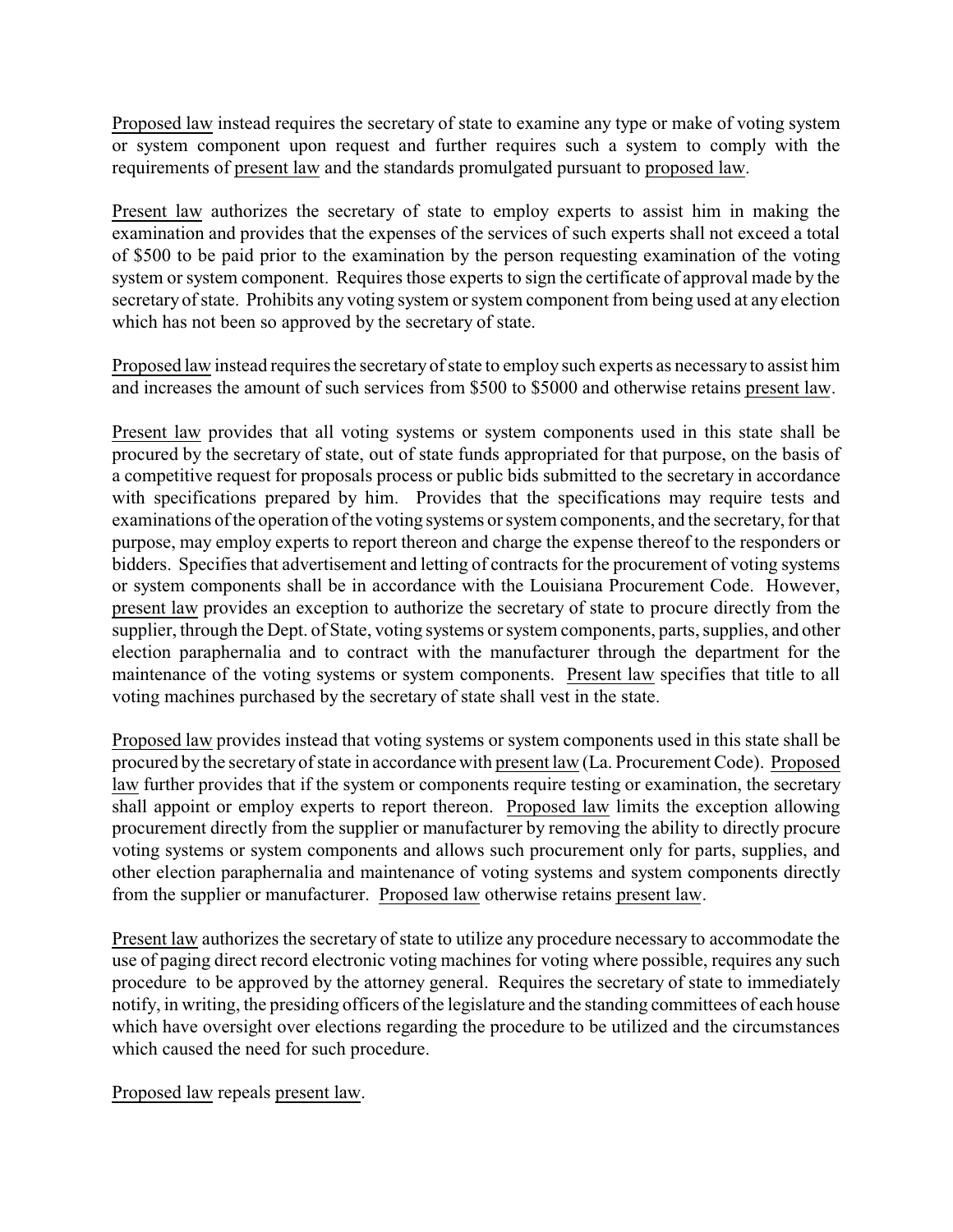Present law establishes the Voting Technology Fund as a special fund in the state treasury. Provides that the source of monies for the fund shall be the monies derived from fees imposed for maps of precincts and election jurisdictions, for elections conducted for third parties, and any other monies appropriated to the fund. Authorizes monies in the fund be used for general operating purposes and for the acquisition and maintenance of voting machine technology, including hardware and software; voting equipment and supplies; voter outreach; voter improvement; early voting; and information technology products to produce, run, and support the election and voting system. Present law establishes the Help Louisiana Vote Fund. Sources of money deposited into the fund shall be any federal monies received by the state pursuant to the Help America Vote Act and any monies appropriated to the fund. Establishes five accounts in the fund and specifies the uses of the monies in each account, some of which include the acquisition of equipment and voting system technologies and related matters.

Proposed law retains present law relative to such funds but specifies that prior to the expenditure of any monies from the fund for the acquisition of any element or component of a voting system, the secretary of state shall submit the details of any such expenditure, including any related contract or proposed contract, to the Jt. Legislative Committee on the Budget for review and approval.

Proposed law provides that the standards and requirements relative to voting machines and voting systems enacted by proposed law shall apply to the acquisition of new voting machines and voting systems occurring after the effective date of proposed law.

(Amends R.S. 18:18(A)(7), 21(C)(3), 1351, 1352, 1353(B), (C)(intro. paragraph) and (2), and (D), 1361, 1362(A), and 1400.21(C); Adds R.S. 18:563.1; Repeals R.S. 18:1365)

## Summary of Amendments Adopted by House

The Committee Amendments Proposed by House Committee on House and Governmental Affairs to the original bill:

- 1. Limit the requirement of approval by the legislative governmental affairs committees prior to the implementation of a voting or election process or procedure that is not explicitly provided in the election code or promulgated rule, to those processes and procedures that affect the manner in which a voter casts a vote or the manner in which votes are tabulated.
- 2. Change definitions for "official ballot", "protective counter", "public counter", "voting machine", and "voting system" and add definitions for "vote-capture device" and "voterverified paper record".
- 3. Provide additional certification requirements for voting systems relative to updates and access to ports on voting machines.
- 4. Restore ability for the secretary of state to procure parts, supplies, and maintenance